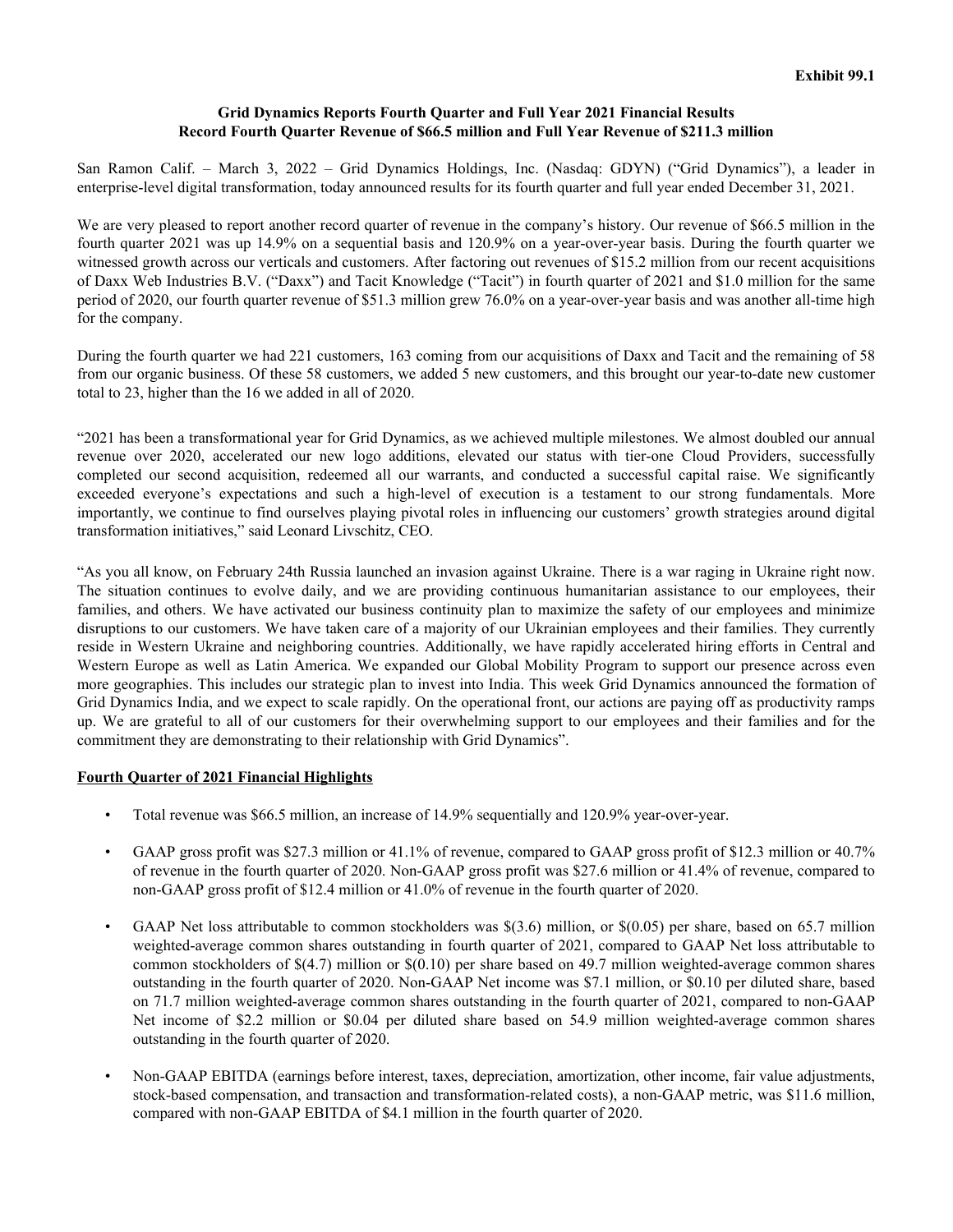### **2021 Full Year Financial Highlights**

- Total revenue was \$211.3 million, an increase of 89.9% year-over-year.
- GAAP gross profit was \$87.7 million or 41.5% of revenue, compared to GAAP gross profit of \$41.6 million or 37.4% of revenue in 2020. Non-GAAP gross profit was \$88.4 million or 41.8% of revenue, compared to non-GAAP gross profit of \$43.5 million or 39.1% of revenue in 2020.
- GAAP Net loss attributable to common stockholders was  $\frac{f(7.7)}{f(7.7)}$  million, or  $\frac{f(0.13)}{f(0.13)}$  per share, based on 58.7 million weighted-average common shares outstanding, compared to GAAP Net loss attributable to common stockholders of \$(12.6) million or \$(0.28) per share based on 44.7 million weighted-average common shares outstanding in 2020. Non-GAAP Net income was \$24.2 million, or \$0.36 per diluted share, based on 67.3 million weighted-average common shares outstanding, compared to Non-GAAP Net income of \$7.0 million or \$0.14 per diluted share based on 48.8 million weighted-average common shares outstanding in 2020.
- Non-GAAP EBITDA (earnings before interest, taxes, depreciation, amortization, other income, fair value adjustments, stock-based compensation, and transaction and transformation-related costs), a non-GAAP metric, was \$39.1 million, compared with non-GAAP EBITDA of \$12.5 million in 2020.

See "Non-GAAP Financial Measures" and "Reconciliation of Non-GAAP Information" below for a discussion of our non-GAAP measures.

### **Cash Flow and Other Metrics**

- *•* Cash provided by operating activities was \$18.0 million for the year ended December 31, 2021, compared to cash provided by operating activities of \$5.9 million for the year ended December 31, 2020.
- *•* Cash and cash equivalents totaled \$144.4 million as of December 31, 2021, compared to \$112.7 million as of December 31, 2020.
- *•* Total headcount was 3,274 as of December 31, 2021, compared with 1,894 employees as of December 31, 2020.

# **Financial Outlook**

- The company expects revenue in the first quarter 2022 to be in the range of \$55 million to \$60 million.
- Adjusted EBITDA in the first quarter 2022 is expected to be between 8% and 12% of revenue, or \$4.4 million and \$7.2 million.
- For the first quarter of 2022, we expect our basic share count to be in the 69-70 million range and diluted share count to be in the 72-73 million range.

Grid Dynamics is not able, at this time, to provide GAAP targets for net income for the first quarter of 2022 because of the difficulty of estimating certain items excluded from non-GAAP EBITDA that cannot be reasonably predicted, such as interest, taxes, other income, fair-value adjustments, and charges related to stock-based compensation expense. The effect of these excluded items may be significant.

### **Conference Call and Webcast**

Grid Dynamics will host a conference call at 4:30 p.m. ET on Thursday, March 3, 2022 to discuss its fourth quarter and full year 2021 financial results. Investors and other interested parties can access the call in the following ways: A webcast of the conference call can be accessed on the Investor Relations section of the Company's website at https://ir.griddynamics.com/, or by dialing  $+1(877)407-4018$  or  $+1(201)689-8471$  (outside of the U.S.).

A replay will be available approximately one hour after the call on https://ir.griddynamics.com/ or by dialing +1(844)512-2921 or +1(412)317-6671 (outside of the U.S.) and entering the conference ID13726707. The replay will start on March 3, 2022, 7:30 p.m. ET and will be available until March 17, 2022 at 11:59 p.m. ET.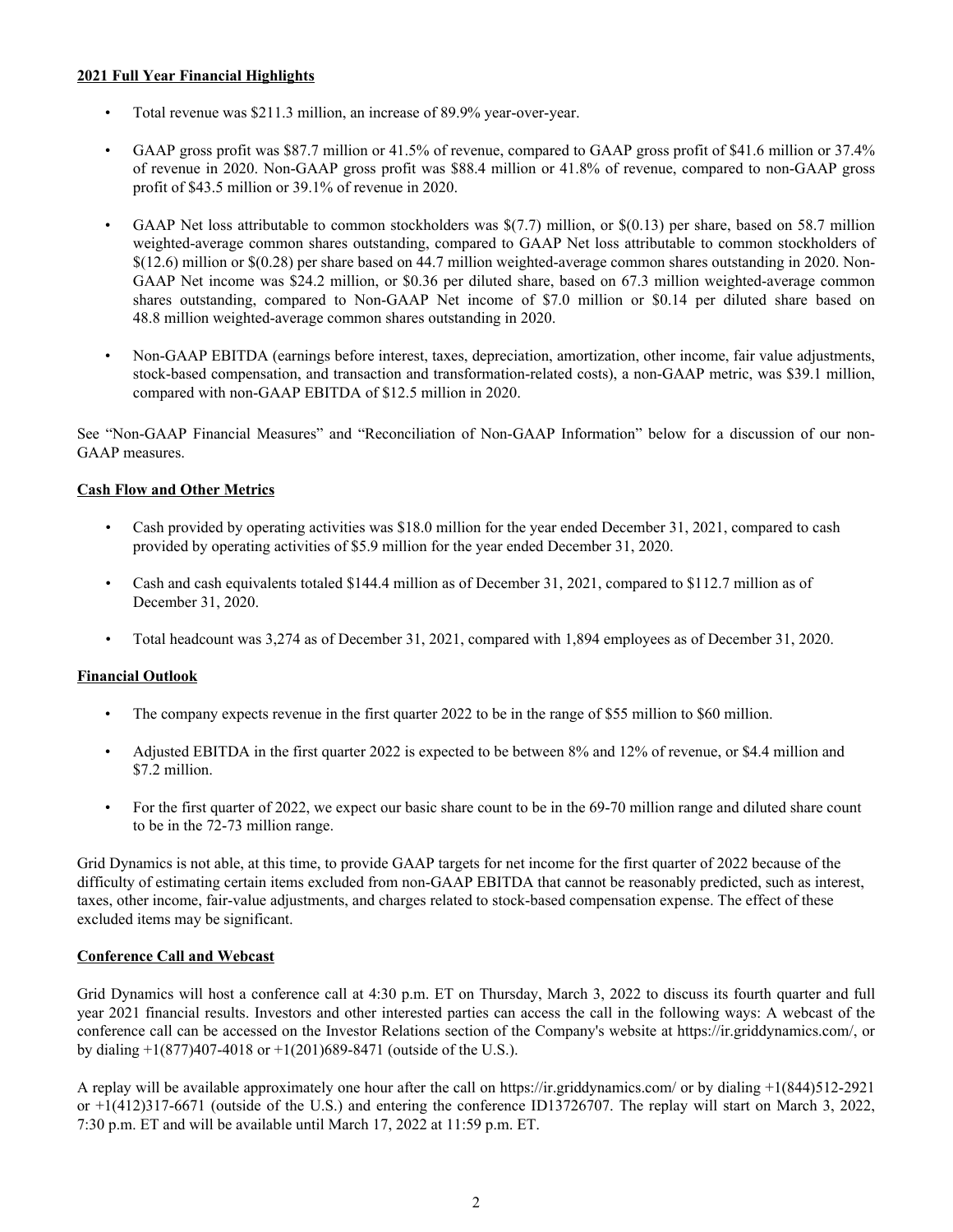#### **About Grid Dynamics**

Grid Dynamics (Nasdaq: GDYN) is a digital-native technology services provider that accelerates growth and bolsters competitive advantage for Fortune 1000 companies. Grid Dynamics provides digital transformation consulting and implementation services in omnichannel customer experience, big data analytics, search, artificial intelligence, cloud migration, and application modernization. Grid Dynamics achieves high speed-to-market, quality, and efficiency by using technology accelerators, an agile delivery culture, and its pool of global engineering talent. Founded in 2006, Grid Dynamics is headquartered in Silicon Valley with offices across the US, UK, Netherlands, Mexico, and Central and Eastern Europe. To learn more about Grid Dynamics, please visit [www.griddynamics.com](https://www.griddynamics.com/). Follow us on [Facebook,](https://www.facebook.com/griddynamics) [Twitter](https://twitter.com/griddynamics), and [LinkedIn.](https://www.linkedin.com/company/grid-dynamics/)

#### **Non-GAAP Financial Measures**

To supplement the financial measures presented in Grid Dynamics press release in accordance with generally accepted accounting principles in the United States ("GAAP"), the Company also presents non-GAAP measures of financial performance.

A "non-GAAP financial measure" refers to a numerical measure of Grid Dynamics historical or future financial performance or financial position that is included in (or excluded from) the most directly comparable measure calculated and presented in accordance with GAAP. Grid Dynamics provides certain non-GAAP measures as additional information relating to its operating results as a complement to results provided in accordance with GAAP. The non-GAAP financial information presented herein should be considered in conjunction with, and not as a substitute for or superior to, the financial information presented in accordance with GAAP and should not be considered a measure of liquidity and profitability.

Grid Dynamics has included these non-GAAP financial measures because they are financial measures used by Grid Dynamics' management to evaluate Grid Dynamics' core operating performance and trends, to make strategic decisions regarding the allocation of capital and new investments and are among the factors analyzed in making performance-based compensation decisions for key personnel.

Grid Dynamics believes the use of non-GAAP financial measures, as a supplement to GAAP measures, is useful to investors in that they eliminate items that are either not part of core operations or do not require a cash outlay, such as stock-based compensation expense. Grid Dynamics believes these non-GAAP measures provide investors and other users of its financial information consistency and comparability with its past financial performance and facilitate period to period comparisons of operations. Grid Dynamics believes these non-GAAP measures are useful in evaluating its operating performance compared to that of other companies in its industry, as they generally eliminate the effects of certain items that may vary for different companies for reasons unrelated to overall operating performance.

There are significant limitations associated with the use of non-GAAP financial measures. Further, these measures may differ from the non-GAAP information, even where similarly titled, used by other companies and therefore should not be used to compare our performance to that of other companies. Grid Dynamics compensates for these limitations by providing investors and other users of its financial information a reconciliation of non-GAAP measures to the related GAAP financial measures. Grid Dynamics encourages investors and others to review its financial information in its entirety, not to rely on any single financial measure, and to view its non-GAAP measures in conjunction with GAAP financial measures. Please see the reconciliation of non-GAAP financial measures to the most directly comparable GAAP measures attached to this release.

### **Forward-Looking Statements**

This communication contains "forward-looking statements" within the meaning of Section 27A of the Securities Act of 1933 and Section 21E of the Securities Exchange Act of 1934 that are not historical facts and involve risks and uncertainties that could cause actual results of Grid Dynamics to differ materially from those expected and projected. These forward-looking statements can be identified by the use of forward-looking terminology, including the words "believes," "estimates," "anticipates," "expects," "intends," "plans," "may," "will," "potential," "projects," "predicts," "continue," or "should," or, in each case, their negative or other variations or comparable terminology. These forward-looking statements include, without limitation, the quotations of management, the section titled "Financial Outlook," and statements concerning Grid Dynamics's expectations with respect to future performance, particularly in light of the COVID-19 pandemic and the Russian invasion of Ukraine.

These forward-looking statements involve significant risks and uncertainties that could cause the actual results to differ materially from the expected results. Most of these factors are outside Grid Dynamics's control and are difficult to predict.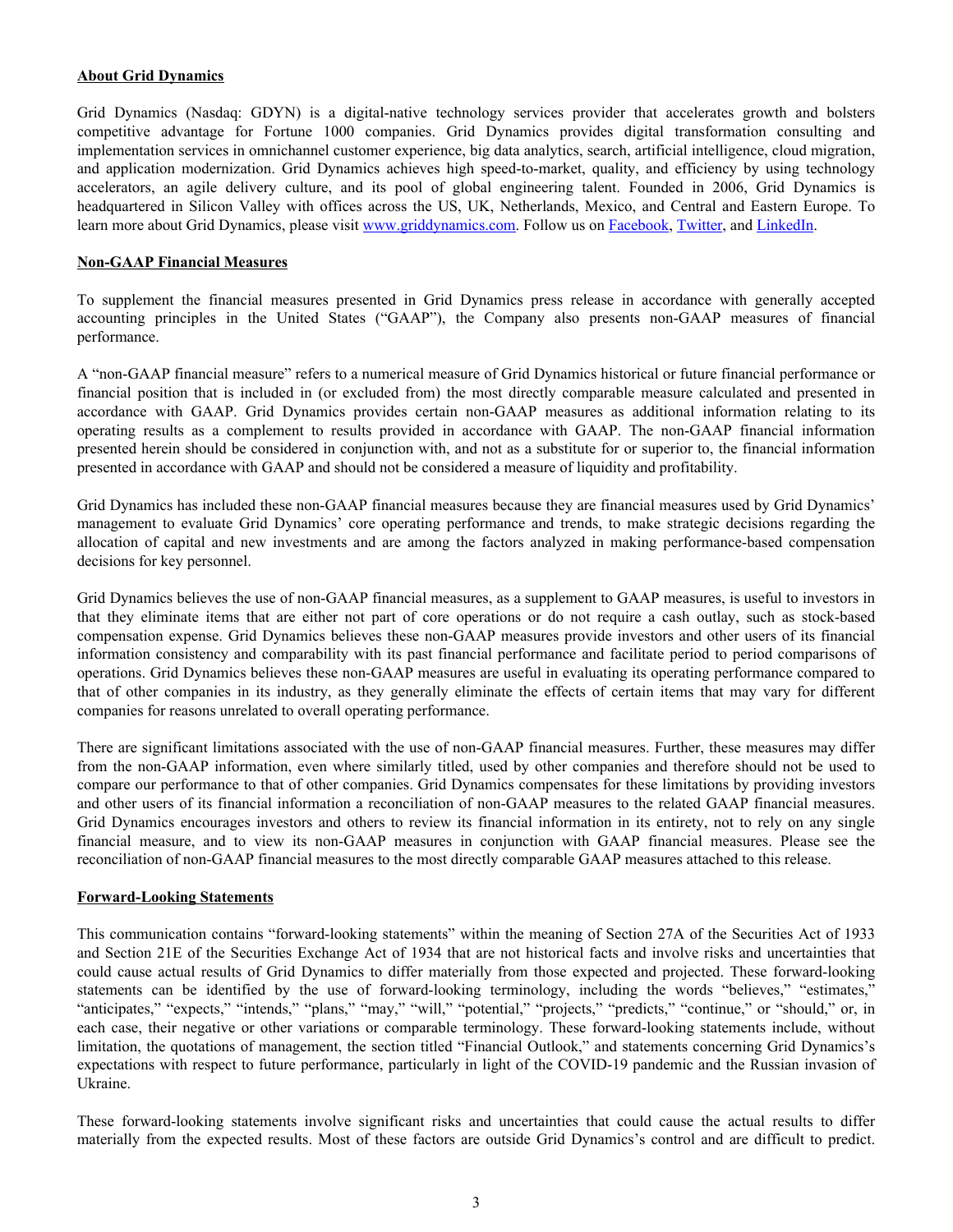Factors that may cause such differences include, but are not limited to: (i) Grid Dynamics has a relatively short operating history and operates in a rapidly evolving industry, which makes it difficult to evaluate future prospects and may increase the risk that it will not continue to be successful and may adversely impact our stock price; (ii) Grid Dynamics may be unable to effectively manage its growth or achieve anticipated growth, which could place significant strain on Grid Dynamics' management personnel, systems and resources; (iii) Grid Dynamics' revenues are highly dependent on a limited number of clients and industries that are affected by seasonal trends, and any decrease in demand for outsourced services in these industries may reduce Grid Dynamics' revenues and adversely affect Grid Dynamics' business, financial condition and results of operations; (iv) the impact of the COVID-19 pandemic and the Russian invasion of Ukraine has and may continue to materially adversely affect our stock price, business operations, and overall financial performance; (v) Grid Dynamics' revenues are highly dependent on clients primarily located in the United States, and any economic downturn in the United States or in other parts of the world, including Europe or disruptions in the credit markets may have a material adverse effect on Grid Dynamics' business, financial condition and results of operations; (vi) Grid Dynamics faces intense and increasing competition; (vii) Grid Dynamics' failure to successfully attract, hire, develop, motivate and retain highly skilled personnel could materially adversely affect Grid Dynamics' business, financial condition and results of operations; (viii) failure to adapt to rapidly changing technologies, methodologies and evolving industry standards may have a material adverse effect on Grid Dynamics' business, financial condition and results of operations; (ix) failure to successfully deliver contracted services or causing disruptions to clients' businesses may have a material adverse effect on Grid Dynamics' reputation, business, financial condition and results of operations; (x) risks and costs related to acquiring and integrating other companies, including Daxx and Tacit; and (xi) other risks and uncertainties indicated in Grid Dynamics filings with the SEC.

Grid Dynamics cautions that the foregoing list of factors is not exclusive. Grid Dynamics cautions readers not to place undue reliance upon any forward-looking statements, which speak only as of the date made. Grid Dynamics does not undertake or accept any obligation or undertaking to release publicly any updates or revisions to any forward-looking statements to reflect any change in its expectations or any change in events, conditions or circumstances on which any such statement is based. Further information about factors that could materially affect Grid Dynamics, including its results of operations and financial condition, is set forth under the "Risk Factors" section of the Company's quarterly report on Form 10-Q filed November 4, 2021 and in other periodic filings Grid Dynamics makes with the SEC.

#### **Contacts**

**Grid Dynamics Investor Relations: investorrelations@griddynamics.com**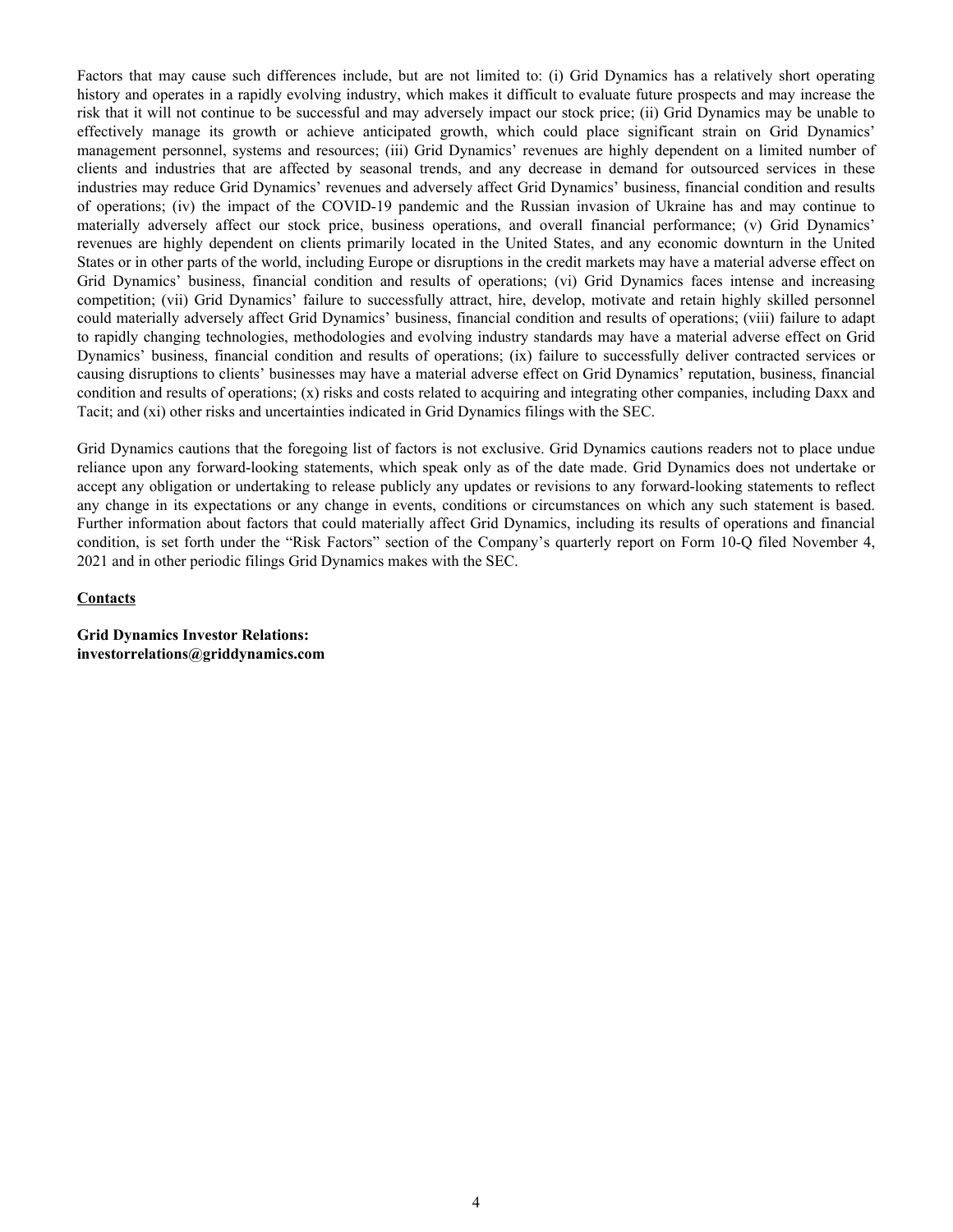## **Schedule 1: GRID DYNAMICS HOLDINGS, INC. CONDENSED CONSOLIDATED STATEMENTS OF LOSS AND COMPREHENSIVE LOSS Unaudited (In thousands, except per share data)**

|                                                      | <b>Three Months Ended</b><br>December 31, |              |                    | <b>Twelve Months Ended</b><br>December 31, |  |              |  |           |
|------------------------------------------------------|-------------------------------------------|--------------|--------------------|--------------------------------------------|--|--------------|--|-----------|
|                                                      |                                           | 2021         |                    | 2020                                       |  | 2021         |  | 2020      |
| Revenue                                              | $\mathbf{\hat{S}}$                        | 66,537       | $\mathbf{\hat{s}}$ | $30,126$ \$                                |  | 211,280 \$   |  | 111,283   |
| Cost of revenue                                      |                                           | 39,209       |                    | 17,863                                     |  | 123,552      |  | 69,662    |
| <b>Gross profit</b>                                  |                                           | 27,328       |                    | 12,263                                     |  | 87,728       |  | 41,621    |
|                                                      |                                           |              |                    |                                            |  |              |  |           |
| Operating expenses                                   |                                           |              |                    |                                            |  |              |  |           |
| Engineering, research, and development               |                                           | 2,772        |                    | 2,118                                      |  | 8,459        |  | 9,311     |
| Sales and marketing                                  |                                           | 4,515        |                    | 2,600                                      |  | 14,457       |  | 10,051    |
| General and administrative                           |                                           | 21,567       |                    | 11,101                                     |  | 64,762       |  | 37,707    |
| Total operating expenses                             |                                           | 28,854       |                    | 15,819                                     |  | 87,678       |  | 57,069    |
| Income/(loss) from operations                        |                                           | (1,526)      |                    | (3,556)                                    |  | 50           |  | (15, 448) |
| Other income/(expenses), net                         |                                           | (1, 487)     |                    | (183)                                      |  | (2,502)      |  | 236       |
| Loss before income taxes                             |                                           | (3,013)      |                    | (3,739)                                    |  | (2, 452)     |  | (15,212)  |
| Provision/(benefit) for income taxes                 |                                           | 593          |                    | 981                                        |  | 5,248        |  | (2,613)   |
| <b>Net loss</b>                                      | $\mathbb S$                               | $(3,606)$ \$ |                    | $(4,720)$ \$                               |  | $(7,700)$ \$ |  | (12, 599) |
|                                                      |                                           |              |                    |                                            |  |              |  |           |
| Foreign currency translation adjustments, net of tax |                                           | (50)         |                    | (4)                                        |  | (122)        |  | (4)       |
| <b>Comprehensive loss</b>                            | $\mathbb{S}$                              | $(3,656)$ \$ |                    | $(4,724)$ \$                               |  | $(7,822)$ \$ |  | (12, 603) |
| Loss per share                                       |                                           |              |                    |                                            |  |              |  |           |
| <b>Basic</b>                                         | $\mathsf{\$}$                             | $(0.05)$ \$  |                    | $(0.10)$ \$                                |  | $(0.13)$ \$  |  | (0.28)    |
| Diluted                                              | \$                                        | $(0.05)$ \$  |                    | $(0.10)$ \$                                |  | $(0.13)$ \$  |  | (0.28)    |
|                                                      |                                           |              |                    |                                            |  |              |  |           |
| Weighted average shares outstanding                  |                                           |              |                    |                                            |  |              |  |           |
| <b>Basic</b>                                         |                                           | 65,707       |                    | 49,670                                     |  | 58,662       |  | 44,737    |
| Diluted                                              |                                           | 65,707       |                    | 49,670                                     |  | 58,662       |  | 44,737    |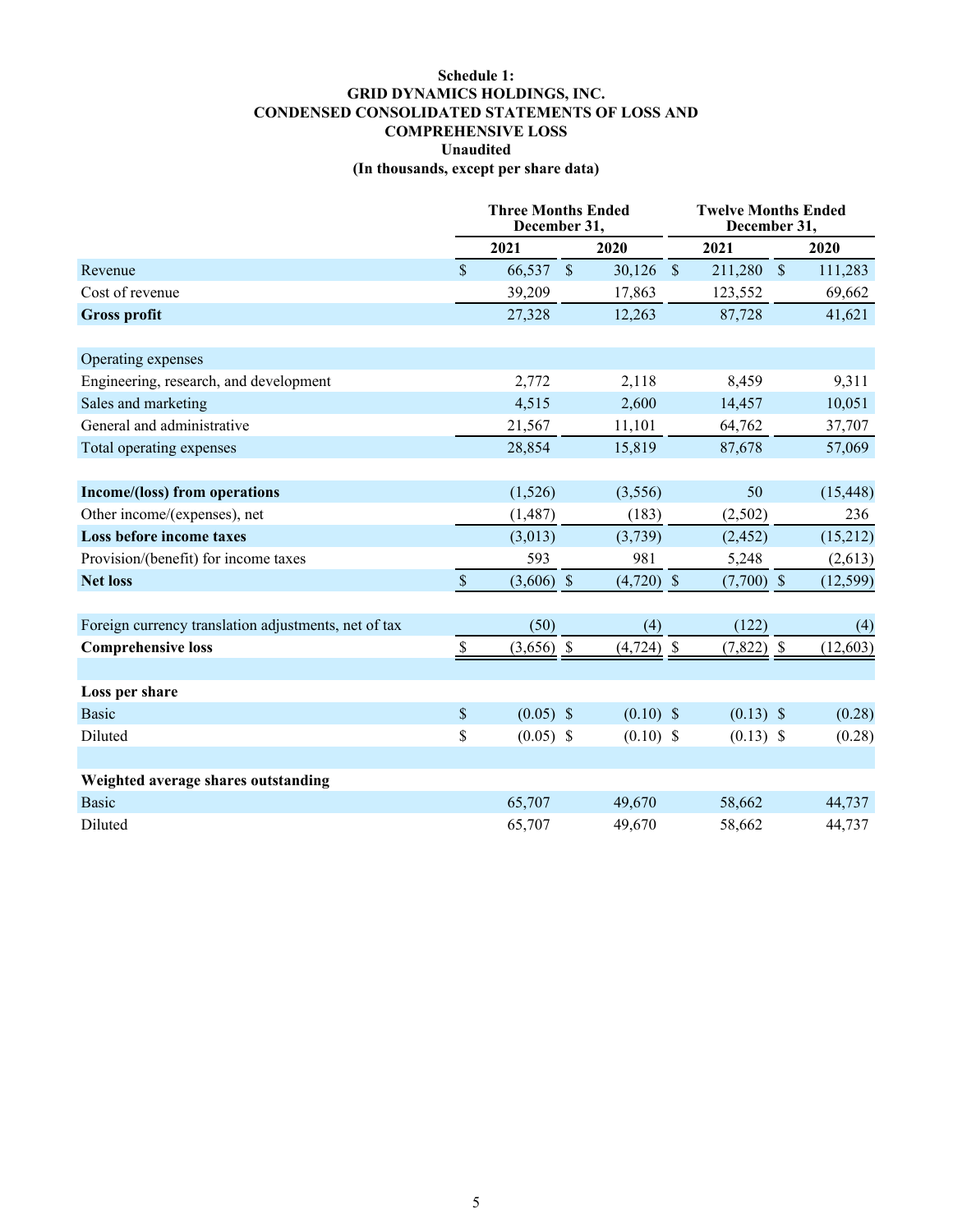# **Schedule 2: GRID DYNAMICS HOLDINGS, INC. CONDENSED CONSOLIDATED BALANCE SHEETS Unaudited (In thousands, except share and per share data)**

|                                                                                                                                                                                     |                           |                      | As of         |                      |
|-------------------------------------------------------------------------------------------------------------------------------------------------------------------------------------|---------------------------|----------------------|---------------|----------------------|
|                                                                                                                                                                                     |                           | December 31,<br>2021 |               | December 31,<br>2020 |
| <b>Assets</b>                                                                                                                                                                       |                           |                      |               |                      |
| Current assets                                                                                                                                                                      |                           |                      |               |                      |
| Cash and cash equivalents                                                                                                                                                           | $\boldsymbol{\mathsf{S}}$ | 144,364              | $\mathcal{S}$ | 112,745              |
| Accounts receivable, net of allowance of \$315 and \$418 as of December 31, 2021 and<br>December 31, 2020, respectively                                                             |                           | 38,838               |               | 16,890               |
| Unbilled receivables                                                                                                                                                                |                           | 4,475                |               | 1,799                |
| Prepaid income taxes                                                                                                                                                                |                           | 584                  |               | 821                  |
| Prepaid expenses and other current assets                                                                                                                                           |                           | 4,503                |               | 2,361                |
| Total current assets                                                                                                                                                                |                           | 192,764              |               | 134,616              |
|                                                                                                                                                                                     |                           |                      |               |                      |
| Property and equipment, net                                                                                                                                                         |                           | 6,169                |               | 4,095                |
| Intangible assets, net                                                                                                                                                              |                           | 19,097               |               | 8,125                |
| Deferred tax assets                                                                                                                                                                 |                           | 2,731                |               | 5,609                |
| Goodwill                                                                                                                                                                            |                           | 35,958               |               | 14,690               |
| <b>Total assets</b>                                                                                                                                                                 | \$                        | 256,719              | <sup>\$</sup> | 167,135              |
|                                                                                                                                                                                     |                           |                      |               |                      |
| <b>Liabilities and equity</b>                                                                                                                                                       |                           |                      |               |                      |
| <b>Current liabilities</b>                                                                                                                                                          |                           |                      |               |                      |
| Accounts payable                                                                                                                                                                    | \$                        | 2,053                | $\mathcal{S}$ | 757                  |
| <b>Accrued liabilities</b>                                                                                                                                                          |                           | 1,150                |               | 628                  |
| Accrued compensation and benefits                                                                                                                                                   |                           | 10,562               |               | 7,479                |
| Accrued income taxes                                                                                                                                                                |                           | 1,980                |               | 1,248                |
| Other current liabilities                                                                                                                                                           |                           | 9,599                |               | 3,206                |
| Total current liabilities                                                                                                                                                           |                           | 25,344               |               | 13,318               |
|                                                                                                                                                                                     |                           |                      |               |                      |
| Deferred tax liabilities                                                                                                                                                            |                           | 4,324                |               | 2,093                |
| <b>Total liabilities</b>                                                                                                                                                            |                           | 29,668               |               | 15,411               |
| <b>Stockholders' equity</b>                                                                                                                                                         |                           |                      |               |                      |
| Common stock, \$0.0001 par value; 110,000,000 shares authorized; 66,850,941 and<br>50,878,780 issued and outstanding as of December 31, 2021 and December 31, 2020,<br>respectively |                           | $\overline{7}$       |               | 5                    |
| Additional paid-in capital                                                                                                                                                          |                           | 212,077              |               | 128,930              |
| Retained earnings                                                                                                                                                                   |                           | 15,093               |               | 22,793               |
| Accumulated other comprehensive loss                                                                                                                                                |                           | (126)                |               | (4)                  |
| <b>Total stockholders' equity</b>                                                                                                                                                   |                           | 227,051              |               | 151,724              |
| Total liabilities and stockholders' equity                                                                                                                                          | $\mathsf{\$}$             | 256,719 \$           |               | 167,135              |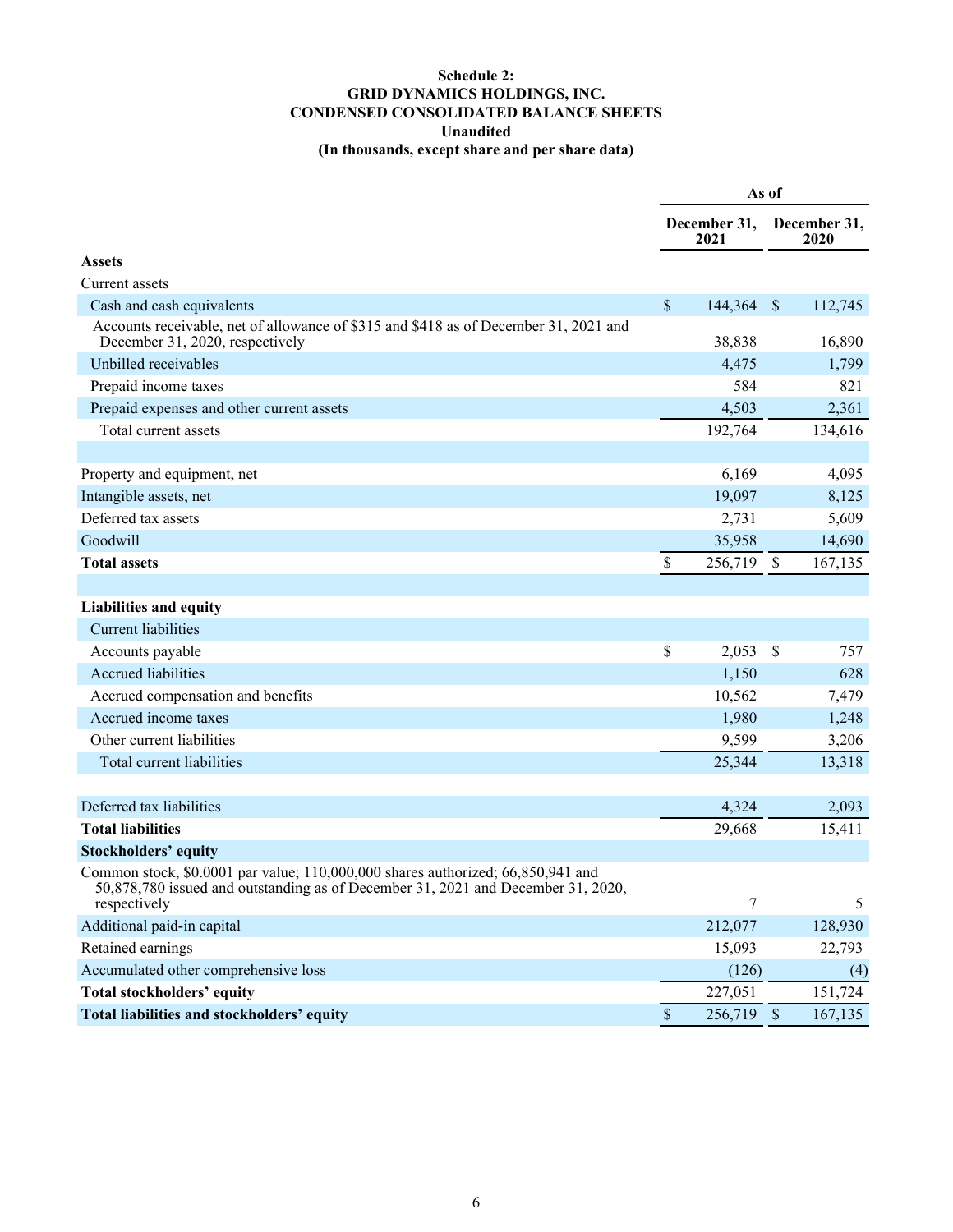# **Schedule 3: GRID DYNAMICS HOLDINGS, INC. CONDENSED CONSOLIDATED STATEMENTS OF CASH FLOWS Unaudited (In thousands)**

|                                                                                       |              | <b>Twelve Months Ended</b><br>December 31, |            |
|---------------------------------------------------------------------------------------|--------------|--------------------------------------------|------------|
|                                                                                       |              | 2021                                       | 2020       |
| Cash flows from operating activities                                                  |              |                                            |            |
| Net loss                                                                              | \$           | $(7,700)$ \$                               | (12, 599)  |
| Adjustments to reconcile net income to net cash provided by operating activities:     |              |                                            |            |
| Depreciation and amortization                                                         |              | 5,049                                      | 2,672      |
| Bad debt expense                                                                      |              | 45                                         | 398        |
| Deferred income taxes                                                                 |              | 2,611                                      | (4, 135)   |
| Stock-based compensation                                                              |              | 33,036                                     | 20,006     |
| Change in fair value of warrants                                                      |              | 979                                        |            |
| Changes in operating assets and liabilities:                                          |              |                                            |            |
| Accounts receivable                                                                   |              | (18,676)                                   | (1, 418)   |
| Unbilled receivables                                                                  |              | (849)                                      | 3,237      |
| Prepaid income taxes                                                                  |              | 237                                        | (410)      |
| Prepaid expenses and other current assets                                             |              | (1,176)                                    | 373        |
| Accounts payable                                                                      |              | 957                                        | (49)       |
| <b>Accrued liabilities</b>                                                            |              | 18                                         | (1,579)    |
| Accrued compensation and benefits                                                     |              | 873                                        | (255)      |
| Accrued income taxes                                                                  |              | 532                                        | (166)      |
| Other current liabilities                                                             |              | 2,037                                      | (143)      |
| Net cash provided by operating activities                                             |              | 17,973                                     | 5,932      |
| <b>Cash flows from investing activities</b>                                           |              |                                            |            |
| Purchase of property and equipment                                                    |              | (4,716)                                    | (2,252)    |
| Acquisition of business, net of cash acquired                                         |              | (30,650)                                   | (16,087)   |
| Net cash used in investing activities                                                 |              | (35,366)                                   | (18, 339)  |
| <b>Cash flows from financing activities</b>                                           |              |                                            |            |
| Cash received from ChaSerg                                                            |              |                                            | 208,997    |
| GDI shares redeemed for cash                                                          |              |                                            | (123, 865) |
| Proceeds related to issuance of Common Stock from July 2021 Offering                  |              | 78,311                                     |            |
| Equity issuance costs                                                                 |              | (498)                                      | (2,264)    |
| Payments of tax obligations resulted from exercises of stock options, net of proceeds |              | (27, 528)                                  | 99         |
| Payments of tax obligations resulted from net share settlement of vested stock units  |              | (49,296)                                   |            |
| Proceeds from exercise of warrants                                                    |              | 48,145                                     |            |
| Net cash provided by financing activities                                             |              | 49,134                                     | 82,967     |
| Effect of exchange rate changes on cash and cash equivalents                          |              | (122)                                      | (4)        |
| Net increase in cash and cash equivalents                                             |              | 31,619                                     | 70,556     |
| Cash and cash equivalents, beginning of period                                        |              | 112,745                                    | 42,189     |
| Cash and cash equivalents, end of period                                              | $\mathbb S$  | 144,364 \$                                 | 112,745    |
|                                                                                       |              |                                            |            |
| Supplemental disclosure of cash flow information:                                     |              |                                            |            |
| Cash paid for income taxes                                                            | $\mathbb{S}$ | 2,448<br>$\mathcal{S}$                     | 2,128      |
| Supplemental disclosure of non-cash activities                                        |              |                                            |            |
| Acquisition fair value of contingent consideration issued for acquisition of business | $\mathbb S$  | 4,986 \$                                   | 1,947      |
| Conversion of preferred stock to common stock                                         | $\$$         | $\$$                                       | 9,187      |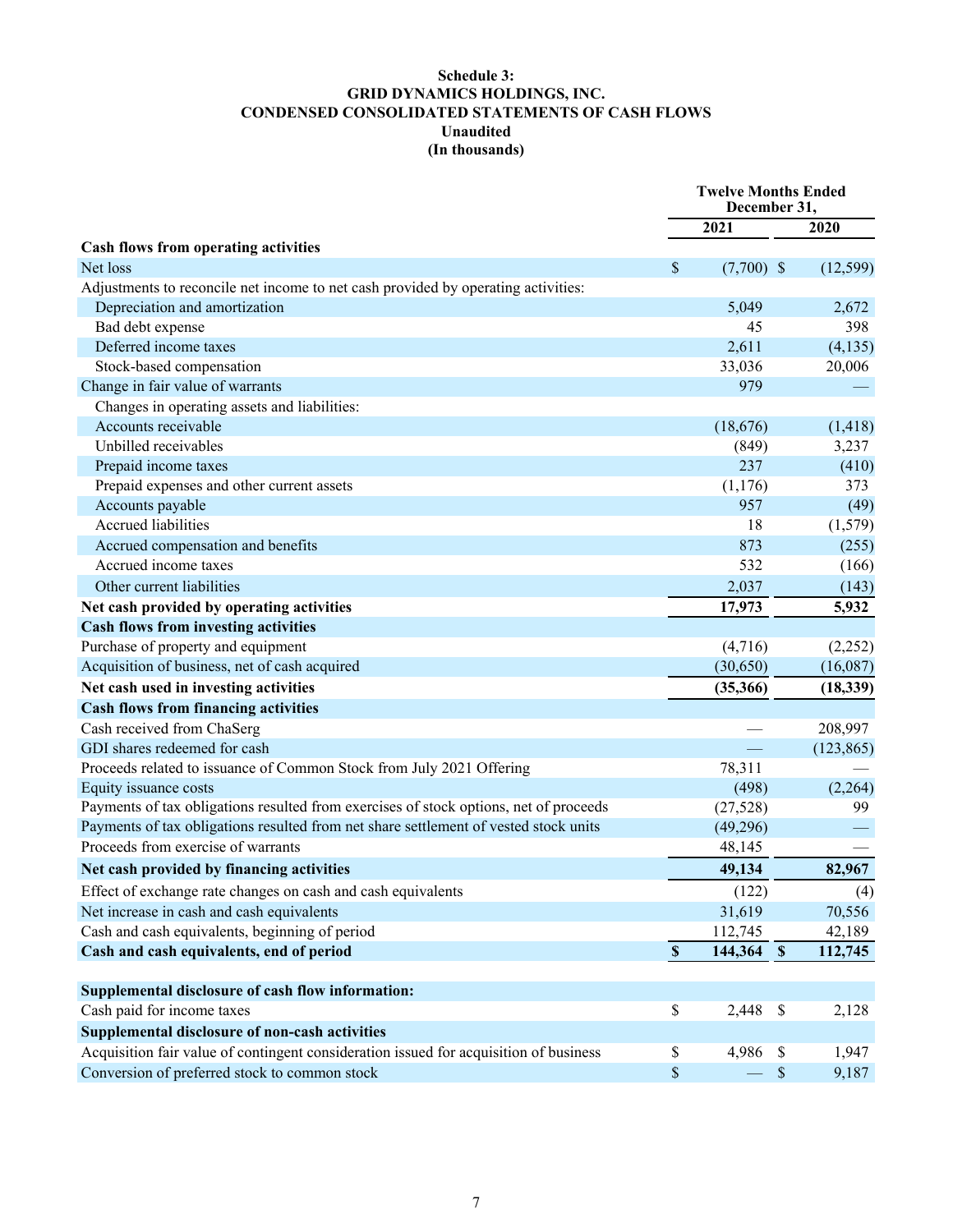### **Schedule 4: GRID DYNAMICS HOLDINGS, INC. RECONCILIATION OF NON-GAAP INFORMATION Unaudited (In thousands, except per share data)**

|                                                             | <b>Three Months Ended</b><br>December 31, |              |               | <b>Twelve Months Ended</b><br>December 31, |                                            |              |              |           |
|-------------------------------------------------------------|-------------------------------------------|--------------|---------------|--------------------------------------------|--------------------------------------------|--------------|--------------|-----------|
|                                                             |                                           | 2021         |               | 2020                                       |                                            | 2021         |              | 2020      |
| Revenue                                                     | \$                                        | 66,537       | $\mathcal{S}$ | 30,126                                     | $\mathcal{S}$                              | 211,280      | $\mathbb{S}$ | 111,283   |
| Cost of revenue                                             |                                           | 39,209       |               | 17,863                                     |                                            | 123,552      |              | 69,662    |
| GAAP gross profit                                           |                                           | 27,328       |               | 12,263                                     |                                            | 87,728       |              | 41,621    |
| Retention bonus expense                                     |                                           |              |               |                                            |                                            |              |              | 1,072     |
| Stock-based compensation                                    |                                           | 231          |               | 100                                        |                                            | 664          |              | 840       |
| Non-GAAP Gross profit                                       | \$                                        | 27,559       | <sup>S</sup>  | 12,363                                     | <sup>\$</sup>                              | 88,392       | <sup>S</sup> | 43,533    |
|                                                             | <b>Three Months Ended</b><br>December 31, |              |               |                                            | <b>Twelve Months Ended</b><br>December 31, |              |              |           |
|                                                             |                                           |              |               |                                            |                                            |              |              |           |
|                                                             |                                           | 2021         |               | 2020                                       |                                            | 2021         |              | 2020      |
| <b>GAAP</b> Net Loss                                        | \$                                        | $(3,606)$ \$ |               | $(4,720)$ \$                               |                                            | $(7,700)$ \$ |              | (12, 599) |
| Adjusted for:                                               |                                           |              |               |                                            |                                            |              |              |           |
| Depreciation and amortization                               |                                           | 1,529        |               | 776                                        |                                            | 5,049        |              | 2,672     |
| Provision/(benefit) for income taxes                        |                                           | 593          |               | 981                                        |                                            | 5,248        |              | (2,613)   |
| Stock-based compensation                                    |                                           | 11,577       |               | 6,422                                      |                                            | 33,036       |              | 20,006    |
| Transaction and transformation-related costs <sup>(1)</sup> |                                           |              |               | 467                                        |                                            | 942          |              | 4,407     |
| Restructuring costs $(2)$                                   |                                           |              |               | 24                                         |                                            |              |              | 912       |
| Other (income)/expenses, net $(3)$                          |                                           | 1,487        |               | 183                                        |                                            | 2,502        |              | (236)     |

(1) Transaction and transformation-related costs include, when applicable, external deal costs, transaction-related professional fees, transaction-related retention bonuses, which are allocated proportionally across cost of revenue, engineering, research and development, sales and marketing and general and administrative expenses as well as other transaction-related costs including integration expenses consisting of outside professional and consulting services.

 $\mathcal{L}_\text{max}$  , where  $\mathcal{L}_\text{max}$  , we have the set of the set of the set of the set of the set of the set of the set of the set of the set of the set of the set of the set of the set of the set of the set of the set of

(2) We implemented a cost reduction plan during first quarter of 2020. We incurred restructuring and severance charges of \$0.9 million during the year ended December 31, 2020. Costs incurred during the fourth quarter of 2020 were not material. We did not incur any restructuring expenses during the year ended December 31, 2021.

(3) Other expenses consist primarily of losses and gains on foreign currency transactions, fair value adjustments, and other miscellaneous non-operating expenses and other income consists primarily of interest on cash held at banks.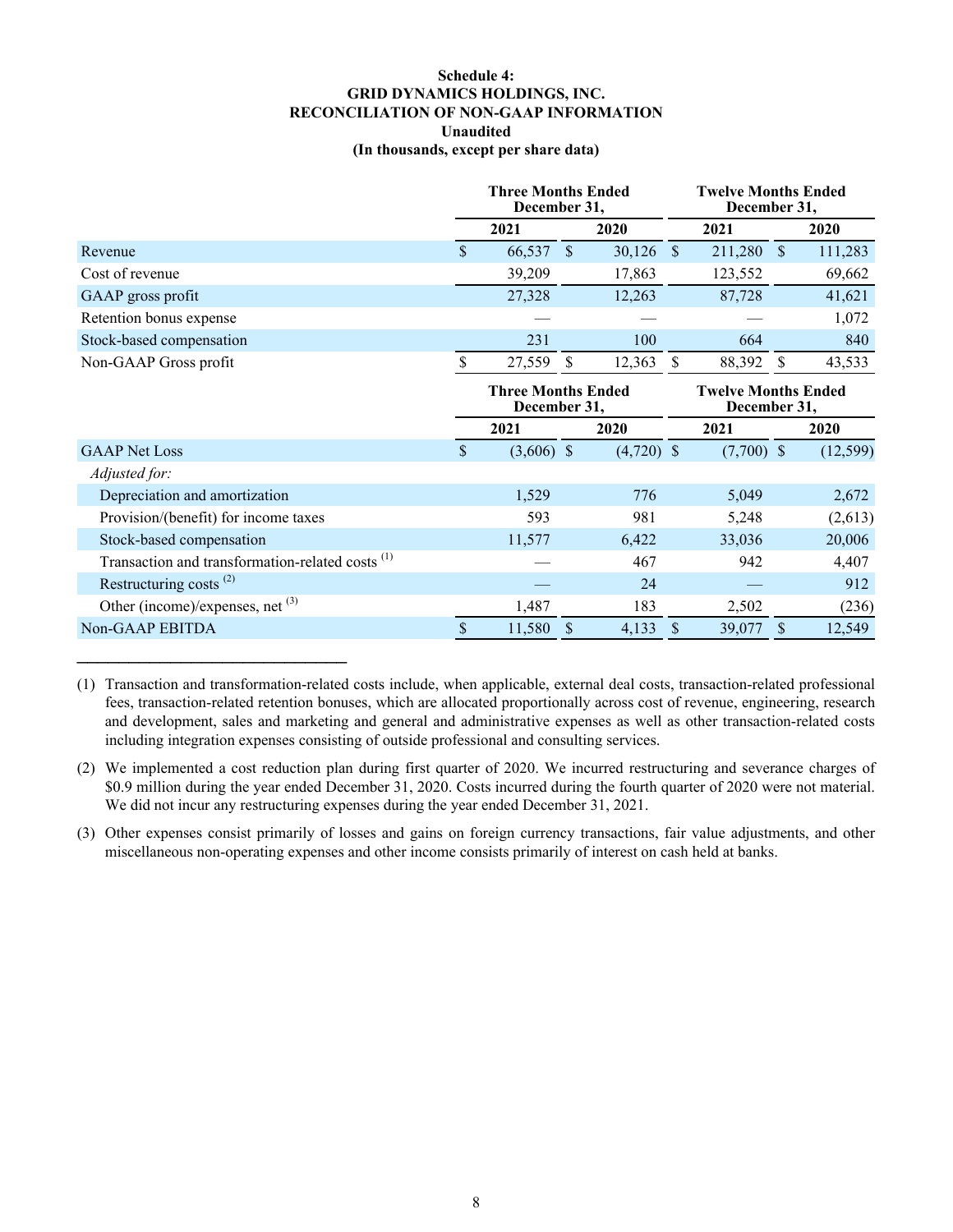|                                                             | <b>Three Months Ended</b><br>December 31, |              |   | <b>Twelve Months Ended</b><br>December 31, |          |              |          |           |
|-------------------------------------------------------------|-------------------------------------------|--------------|---|--------------------------------------------|----------|--------------|----------|-----------|
|                                                             |                                           | 2021         |   | 2020                                       |          | 2021         |          | 2020      |
| <b>GAAP</b> Net Loss                                        | S                                         | $(3,606)$ \$ |   | $(4,720)$ \$                               |          | $(7,700)$ \$ |          | (12, 599) |
| <i>Adjusted for:</i>                                        |                                           |              |   |                                            |          |              |          |           |
| Stock-based compensation                                    |                                           | 11,577       |   | 6,422                                      |          | 33,036       |          | 20,006    |
| Transaction and transformation-related costs <sup>(1)</sup> |                                           |              |   | 467                                        |          | 942          |          | 4,407     |
| Restructuring costs <sup>(2)</sup>                          |                                           |              |   | 24                                         |          |              |          | 912       |
| Other (income)/expenses, net (3)                            |                                           | 1.487        |   | 183                                        |          | 2,502        |          | (236)     |
| Tax impact of non-GAAP adjustments <sup>(4)</sup>           |                                           | (2,322)      |   | (166)                                      |          | (4,620)      |          | (5, 477)  |
| <b>Non-GAAP Net Income</b>                                  | S                                         | 7,136 \$     |   | 2,210                                      | -S       | 24,160       | <b>S</b> | 7,013     |
| Number of shares used in the Non-GAAP Diluted EPS           |                                           | 71,722       |   | 54,854                                     |          | 67,305       |          | 48,778    |
| <b>Non-GAAP Diluted EPS</b> <sup>(5)</sup>                  | S                                         | 0.10         | S | 0.04                                       | <b>S</b> | 0.36         | -8       | 0.14      |

(1) Transaction and transformation-related costs include, when applicable, external deal costs, transaction-related professional fees, transaction-related retention bonuses, which are allocated proportionally across cost of revenue, engineering, research and development, sales and marketing and general and administrative expenses as well as other transaction-related costs including integration expenses consisting of outside professional and consulting services.

(2) We implemented a cost reduction plan during first quarter of 2020. We incurred restructuring and severance charges of \$0.9 million during the year ended December 31, 2020. Costs incurred during the fourth quarter of 2020 were not material. We did not incur any restructuring expenses during the year ended December 31, 2021.

(3) Other expenses consist primarily of losses and gains on foreign currency transactions, fair value adjustments, and other miscellaneous non-operating expenses and other income consists primarily of interest on cash held at banks.

(4) Reflects the estimated tax impact of the non-GAAP adjustments presented in the table.

 $\mathcal{L}_\text{max}$  , where  $\mathcal{L}_\text{max}$  , we have the set of the set of the set of the set of the set of the set of the set of the set of the set of the set of the set of the set of the set of the set of the set of the set of

(5) Non-GAAP Diluted EPS is calculated by dividing Non-GAAP Net Income/(Loss) by the diluted weighted-average shares outstanding. From the three months ended December 31, 2020 onwards, we have chosen to calculate its Non-GAAP Diluted EPS based on the diluted share count even in net GAAP loss situation.